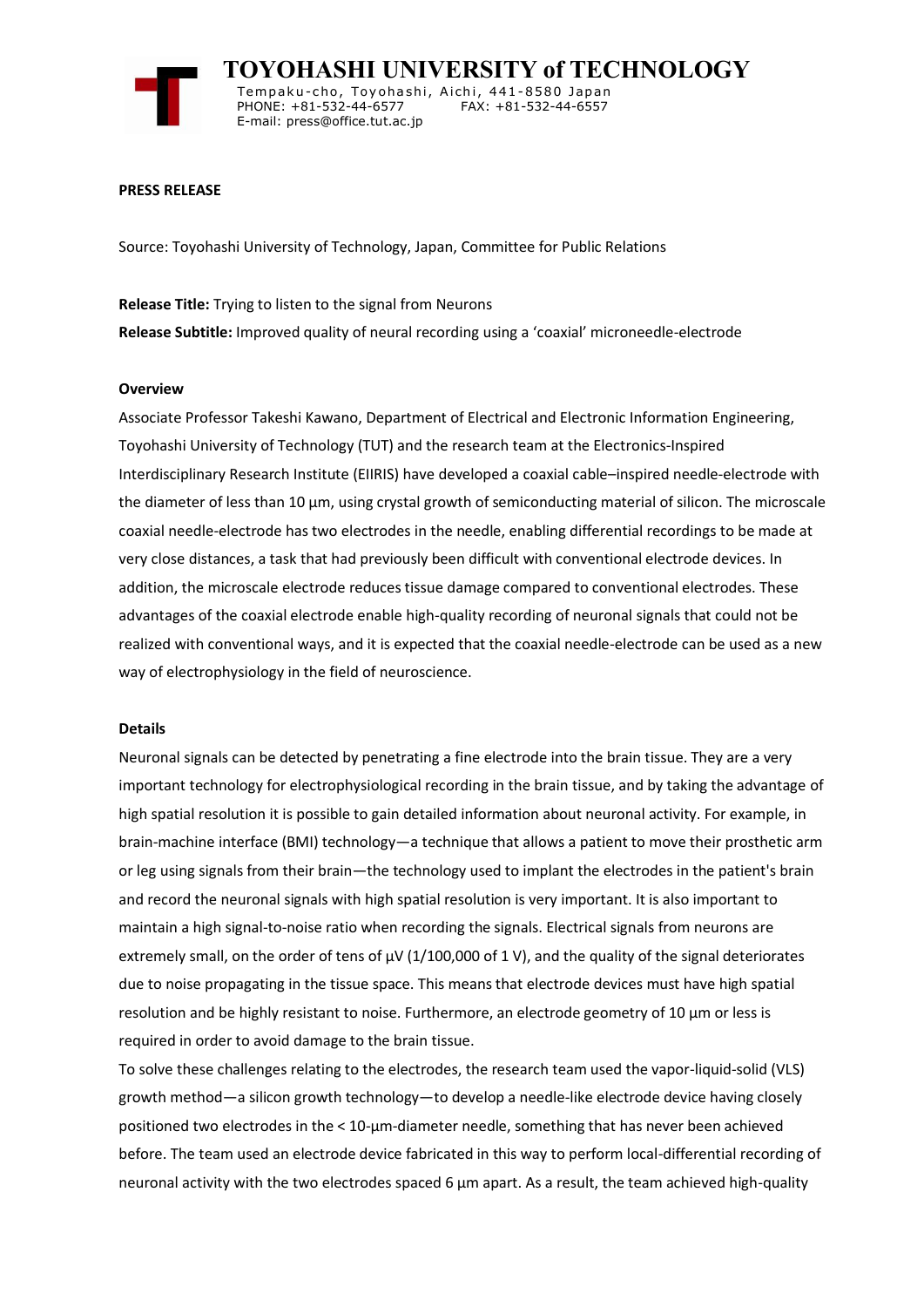

 **TOYOHASHI UNIVERSITY of TECHNOLOGY** Tempaku-cho, Toyohashi, Aichi, 441-8580 Japan<br>PHONE: +81-532-44-6577 FAX: +81-532-44-6557 PHONE: +81-532-44-6577 E-mail: press@office.tut.ac.jp

neuronal signal acquisition with a high signal-to-noise ratio for the first time in the world.

Shinnosuke Idogawa, a PhD student at TUT and the lead author, commented, "In order to achieve the proposed local-differential recording, we proposed a coaxial cable–inspired microneedle-electrode. This coaxial electrode enables to dramatically reduce the electrode spacing to 6 um compared to, for example, around 200 µm electrode spacing where conventional needle electrodes are arranged side by side. Furthermore, by performing local-differential recording with these two electrodes, we were able to reduce noise during the recording. In addition, because of the tiny needle electrode with the diameter of less than 10 µm, we are able to reduce tissue damage compared to conventional electrodes with diameters of 50 µm or more. Consequently, we have developed an electrode device that can record neuronal signals with high-quality and low invasiveness.

The research team believes it will be necessary to verify whether the proposed coaxial electrode can give stable recordings over a long period of time, and to evaluate tissue damage. Through this work, the research team are aiming to realize high-quality neuronal signal acquisition that has never been achieved before, and hope that the electrode device technology will be used not only for basic research in neuroscience but also for medical applications, including BMI technology and treatments of various brain diseases.

The research team has indicated that a new method to estimate, from pupillary response, the ability to hear and distinguish English based on these research results could lead to the construction of a system wherein the distinction between L and R which Japanese are not good at, can be efficiently studied. Furthermore, it is known that learning difficulties caused by the distinguishing of sounds that do not exist in the native language also occur when an English speaker learns Chinese. Ultimately, we hope that this will become a new indicator of estimating language ability that is not limited to Japanese. In addition, these research results are expected to be useful for language learning in patients with movement disorders and speech disorders as there is no need for the participants to pay attention to or physically respond to English words.

## **Reference**

Shinnosuke Idogawa, Koji Yamashita, Yoshihiro Kubota, Hirohito Sawahata, Rioki Sanda, Shota Yamagiwa, Rika Numano, Kowa Koida, and Takeshi Kawano (2020). Coaxial microneedle-electrode for multichannel and local-differential recordings of neuronal activity. Sensors and Actuators B: Chemical, 10.1016/j.snb.2020.128442.